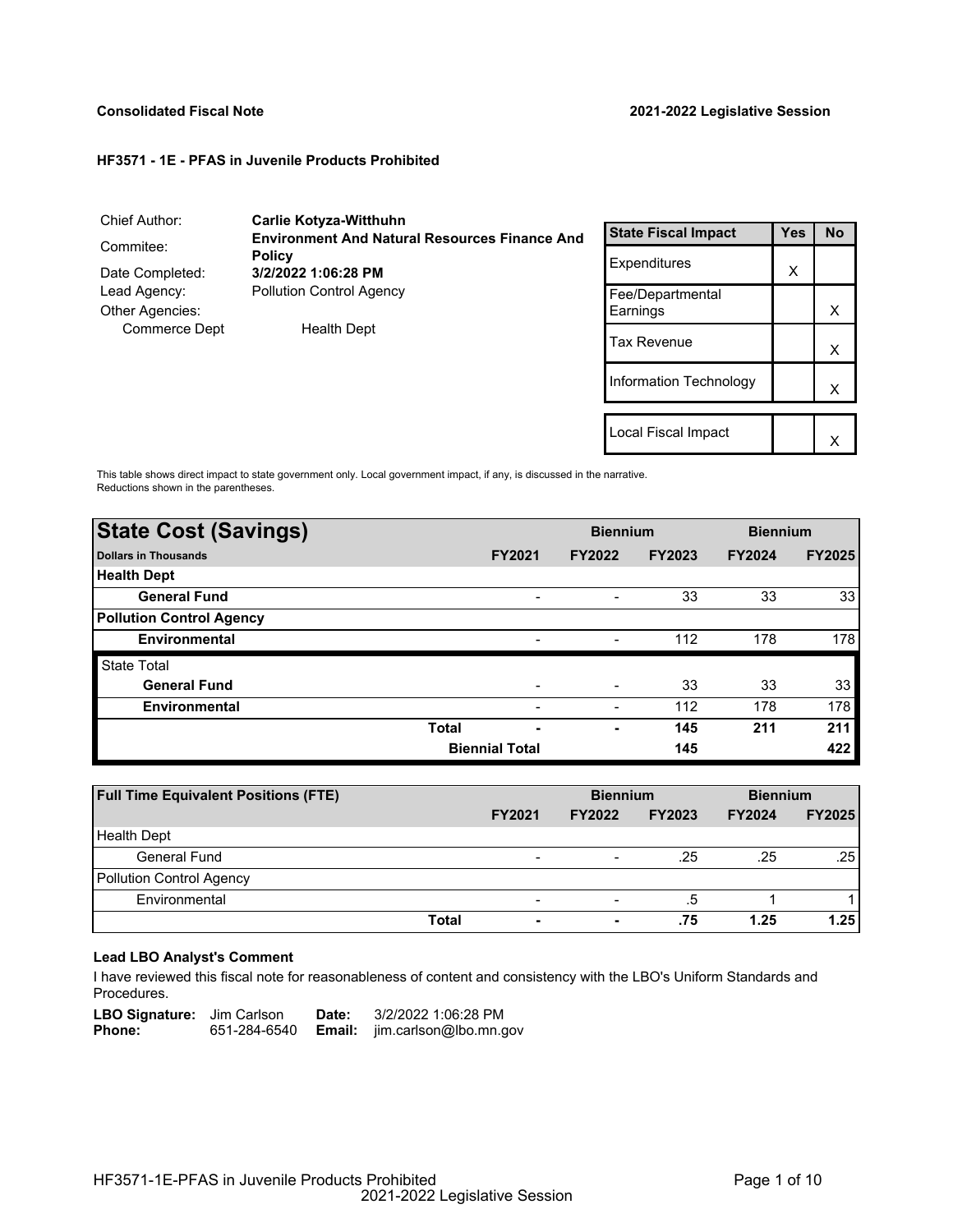This table shows direct impact to state government only. Local government impact, if any, is discussed in the narrative. Reductions are shown in parentheses.

\*Transfers In/Out and Absorbed Costs are only displayed when reported.

| State Cost (Savings) = 1-2                        |              |                          | <b>Biennium</b>          |                          | <b>Biennium</b>          |               |
|---------------------------------------------------|--------------|--------------------------|--------------------------|--------------------------|--------------------------|---------------|
| <b>Dollars in Thousands</b>                       |              | <b>FY2021</b>            | <b>FY2022</b>            | <b>FY2023</b>            | <b>FY2024</b>            | <b>FY2025</b> |
| <b>Health Dept</b>                                |              |                          |                          |                          |                          |               |
| <b>General Fund</b>                               |              | $\blacksquare$           | $\overline{\phantom{a}}$ | 33                       | 33                       | 33            |
| <b>Pollution Control Agency</b>                   |              |                          |                          |                          |                          |               |
| Environmental                                     |              |                          | $\overline{\phantom{a}}$ | 112                      | 178                      | 178           |
|                                                   | <b>Total</b> |                          |                          | 145                      | 211                      | 211           |
|                                                   |              | <b>Biennial Total</b>    |                          | 145                      |                          | 422           |
| 1 - Expenditures, Absorbed Costs*, Transfers Out* |              |                          |                          |                          |                          |               |
| <b>Health Dept</b>                                |              |                          |                          |                          |                          |               |
| <b>General Fund</b>                               |              | $\blacksquare$           | $\blacksquare$           | 33                       | 33                       | 33            |
| <b>Pollution Control Agency</b>                   |              |                          |                          |                          |                          |               |
| Environmental                                     |              | $\overline{\phantom{a}}$ | $\blacksquare$           | 112                      | 178                      | 178           |
|                                                   | <b>Total</b> |                          | ۰                        | 145                      | 211                      | 211           |
|                                                   |              | <b>Biennial Total</b>    |                          | 145                      |                          | 422           |
| 2 - Revenues, Transfers In*                       |              |                          |                          |                          |                          |               |
| <b>Health Dept</b>                                |              |                          |                          |                          |                          |               |
| <b>General Fund</b>                               |              | $\overline{a}$           | $\blacksquare$           | $\overline{\phantom{a}}$ | $\overline{\phantom{a}}$ |               |
| <b>Pollution Control Agency</b>                   |              |                          |                          |                          |                          |               |
| Environmental                                     |              | $\overline{\phantom{0}}$ | $\overline{\phantom{a}}$ | $\blacksquare$           | -                        |               |
|                                                   | <b>Total</b> |                          |                          |                          |                          |               |
|                                                   |              | <b>Biennial Total</b>    |                          |                          |                          |               |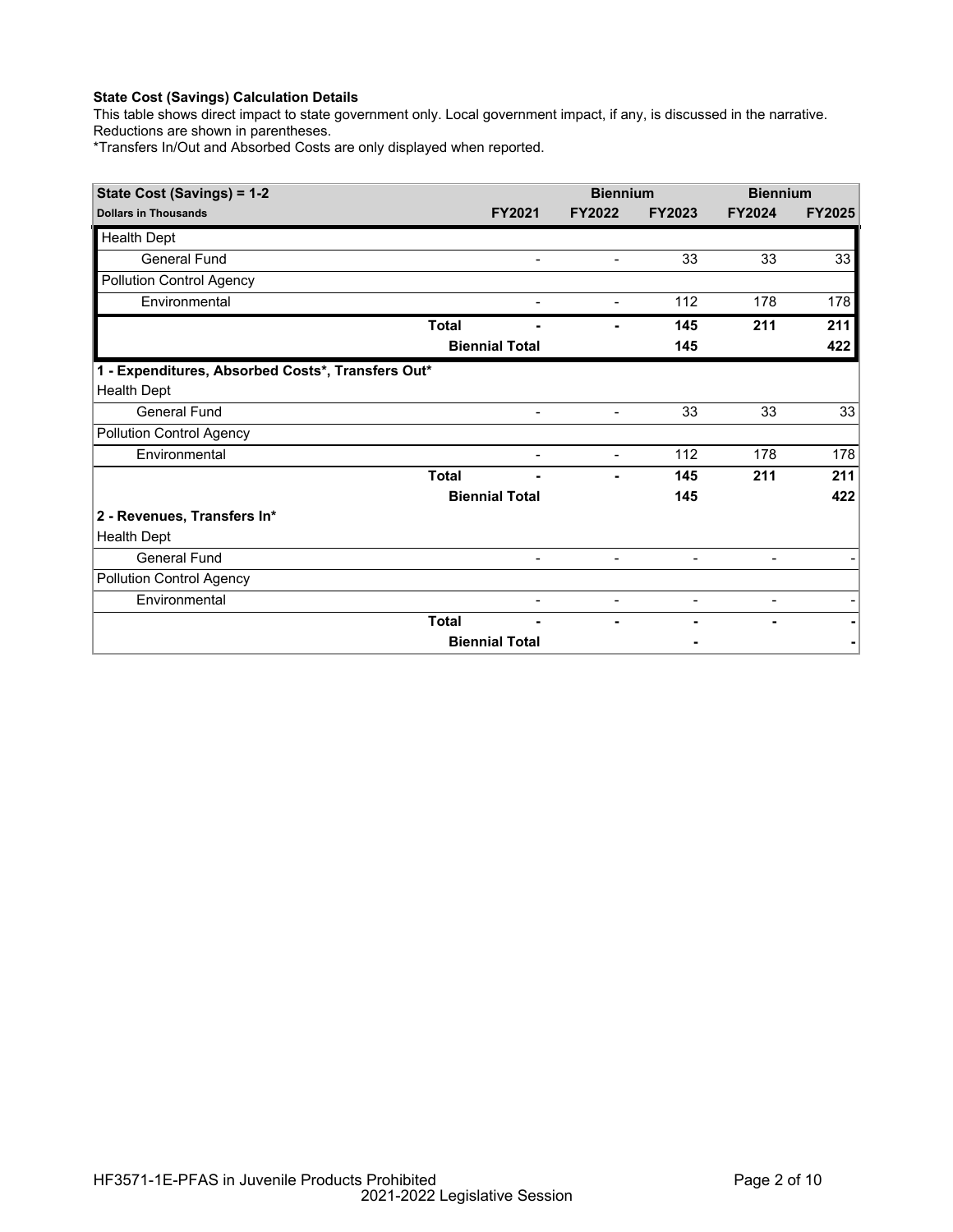# **HF3571 - 1E - PFAS in Juvenile Products Prohibited**

## Chief Author: **Carlie Kotyza-Witthuhn** Commitee: **Environment And Natural Resources Finance And Policy** Date Completed: **3/2/2022 1:06:28 PM** Agency: Pollution Control Agency

| <b>State Fiscal Impact</b>   | Yes | <b>No</b> |
|------------------------------|-----|-----------|
| Expenditures                 | X   |           |
| Fee/Departmental<br>Earnings |     | x         |
| <b>Tax Revenue</b>           |     | X         |
| Information Technology       |     | x         |
|                              |     |           |
| Local Fiscal Impact          |     |           |

This table shows direct impact to state government only. Local government impact, if any, is discussed in the narrative. Reductions shown in the parentheses.

| <b>State Cost (Savings)</b> |              |                          | <b>Biennium</b> |               | <b>Biennium</b> |                  |
|-----------------------------|--------------|--------------------------|-----------------|---------------|-----------------|------------------|
| <b>Dollars in Thousands</b> |              | <b>FY2021</b>            | <b>FY2022</b>   | <b>FY2023</b> | <b>FY2024</b>   | <b>FY2025</b>    |
| Environmental               |              | $\overline{\phantom{0}}$ | -               | 112           | 178             | 178 <sup>1</sup> |
|                             | <b>Total</b> | $\overline{\phantom{a}}$ | ۰               | 112           | 178             | 178              |
|                             |              | <b>Biennial Total</b>    |                 | 112           |                 | 356              |
|                             |              |                          |                 |               |                 |                  |

| <b>Full Time Equivalent Positions (FTE)</b> |                          |               | <b>Biennium</b> |               | <b>Biennium</b> |
|---------------------------------------------|--------------------------|---------------|-----------------|---------------|-----------------|
|                                             | <b>FY2021</b>            | <b>FY2022</b> | <b>FY2023</b>   | <b>FY2024</b> | <b>FY2025</b>   |
| Environmental                               | $\overline{\phantom{a}}$ |               |                 |               |                 |
|                                             | Total<br>$\blacksquare$  |               |                 |               |                 |

# **LBO Analyst's Comment**

I have reviewed this fiscal note for reasonableness of content and consistency with the LBO's Uniform Standards and Procedures.

| <b>LBO Signature:</b> Jim Carlson |              | Date: | 3/2/2022 1:06:19 PM                  |
|-----------------------------------|--------------|-------|--------------------------------------|
| Phone:                            | 651-284-6540 |       | <b>Email:</b> jim.carlson@lbo.mn.gov |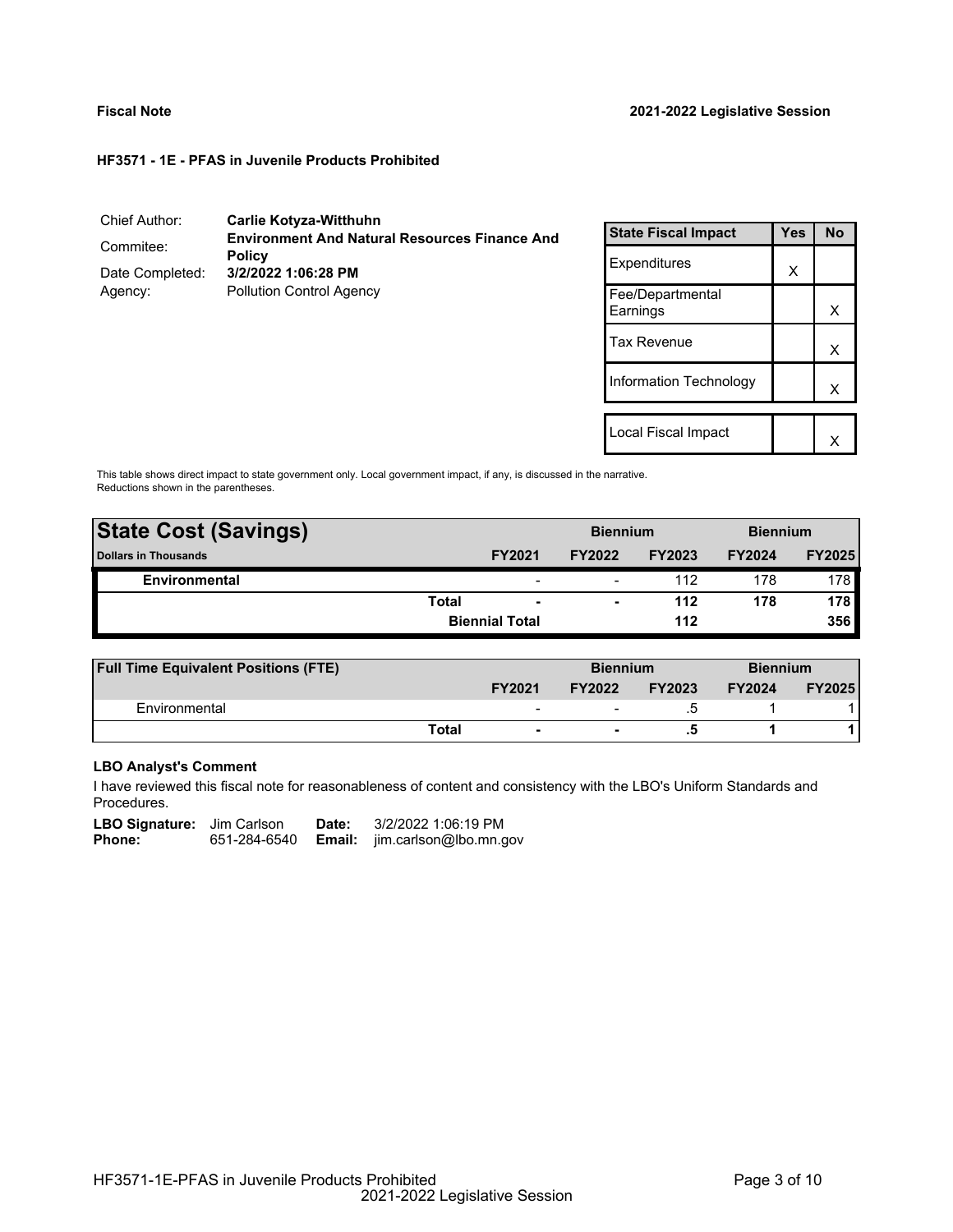This table shows direct impact to state government only. Local government impact, if any, is discussed in the narrative. Reductions are shown in parentheses.

\*Transfers In/Out and Absorbed Costs are only displayed when reported.

| State Cost (Savings) = 1-2                        |              |                       | <b>Biennium</b> |               | <b>Biennium</b> |               |
|---------------------------------------------------|--------------|-----------------------|-----------------|---------------|-----------------|---------------|
| <b>Dollars in Thousands</b>                       |              | <b>FY2021</b>         | <b>FY2022</b>   | <b>FY2023</b> | <b>FY2024</b>   | <b>FY2025</b> |
| Environmental                                     |              |                       |                 | 112           | 178             | 178           |
|                                                   | <b>Total</b> | -                     | -               | 112           | 178             | 178           |
|                                                   |              | <b>Biennial Total</b> |                 | 112           |                 | 356           |
| 1 - Expenditures, Absorbed Costs*, Transfers Out* |              |                       |                 |               |                 |               |
| Environmental                                     |              |                       | -               | 112           | 178             | 178           |
|                                                   | <b>Total</b> | -                     |                 | 112           | 178             | 178           |
|                                                   |              | <b>Biennial Total</b> |                 | 112           |                 | 356           |
| 2 - Revenues, Transfers In*                       |              |                       |                 |               |                 |               |
| Environmental                                     |              |                       |                 |               |                 |               |
|                                                   | <b>Total</b> | ٠                     | ٠               | ٠             | ۰               | ۰             |
|                                                   |              | <b>Biennial Total</b> |                 |               |                 |               |

# **Bill Description**

This bill establishes Minnesota Stat. section 116.943, which would prohibit the manufacture, sales, or distribution for sale of any new juvenile product that contains perfluoroalkyl and polyfluoroalkyl substances. It does not apply to the sale or resale of used juvenile products. Under subdivision 3, the Minnesota Pollution Control Agency is also provided enforcement authority under sections 115.071 and 116.072; and may consult with Departments of Commerce and Health. When requested by the commissioner, a person must furnish any information the person may have or may reasonably obtain that is relevant to show compliance with this section. This section is effective January 1, 2024.

### **Assumptions**

Work to prepare for the implementation of this bill will start in January 2023. One FTE will be needed for outreach and education, technical assistance, coordination with other state agencies, random purchasing and sampling of products, and when violations are found, engaging responsible persons for voluntary correction where MN enforcement authority does not exist, and where it does, conducting any necessary enforcement follow-up and complaint response. MPCA will need to purchase some products for testing; due to the breadth of products covered by this bill, the agency anticipates sampling up to 75 products annually. The agency will also need to contract with a laboratory to screen and analyze samples.

### **Expenditure and/or Revenue Formula**

Sample purchases \$100/product x 75 products = \$7,500

Lab tests \$500/sample x 75 tests = \$37,500

1.0 FTE = \$133,000 0.50 FTE = \$66,500 (FY23)

\*The annual cost of 1.0 FTE is \$133,000 in FY2021-2025. Annual costs for 1.0 FTE include salary, fringe, and nonspecialized employee support costs (work space, computer and office supplies, office equipment, local travel, etc.)

### **Long-Term Fiscal Considerations**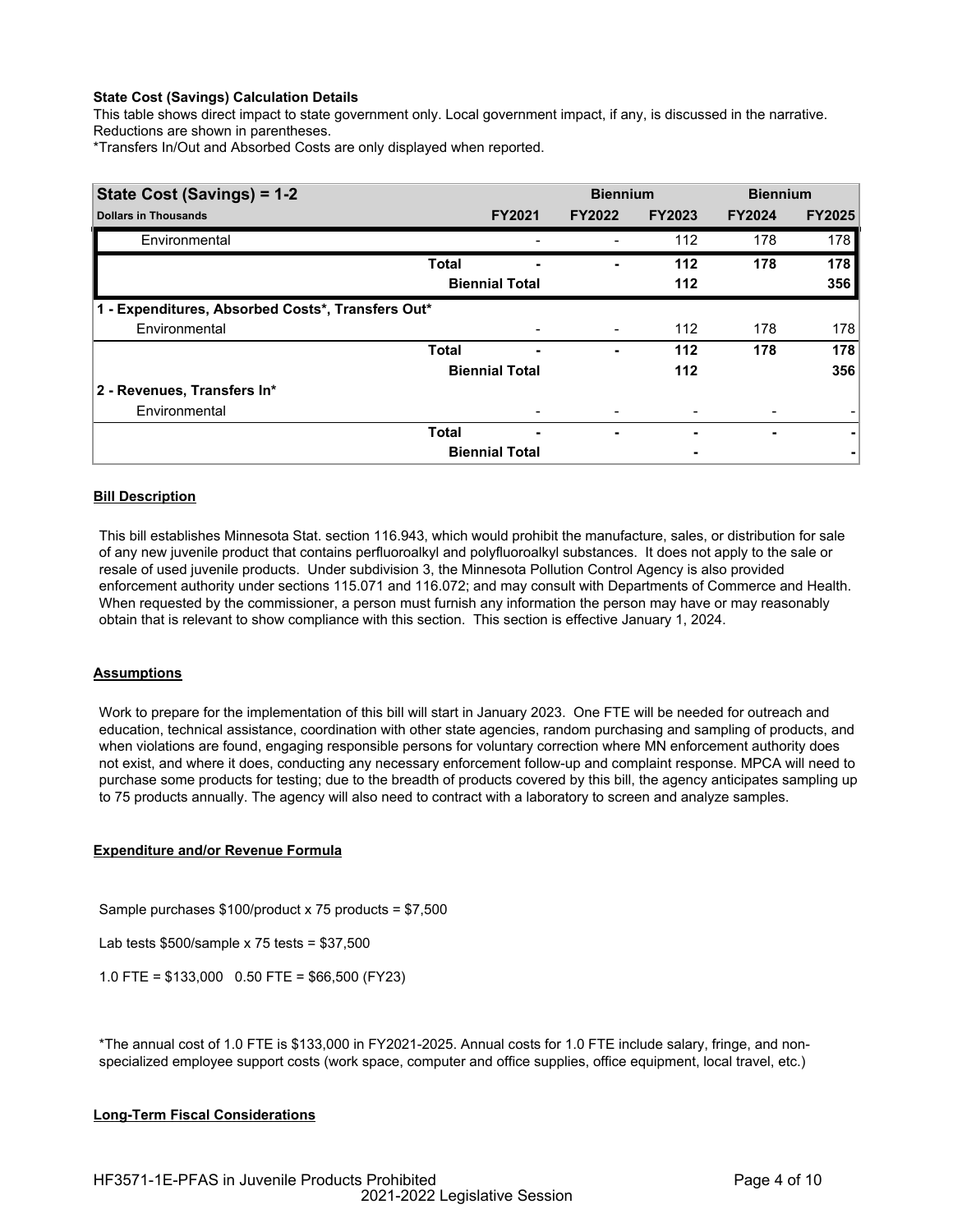This program would be expected to continue

# **Local Fiscal Impact**

No costs to local government is expected.

# **References/Sources**

Staff familiar with similar work were consulted on developing the costs.

**Agency Contact:** Pam Anderson (651-757-2190) **Agency Fiscal Note Coordinator Signature:** John Allen **Date:** 3/2/2022 12:11:39 PM **Phone:** 651-757-2185 **Email:** john.j.allen@state.mn.us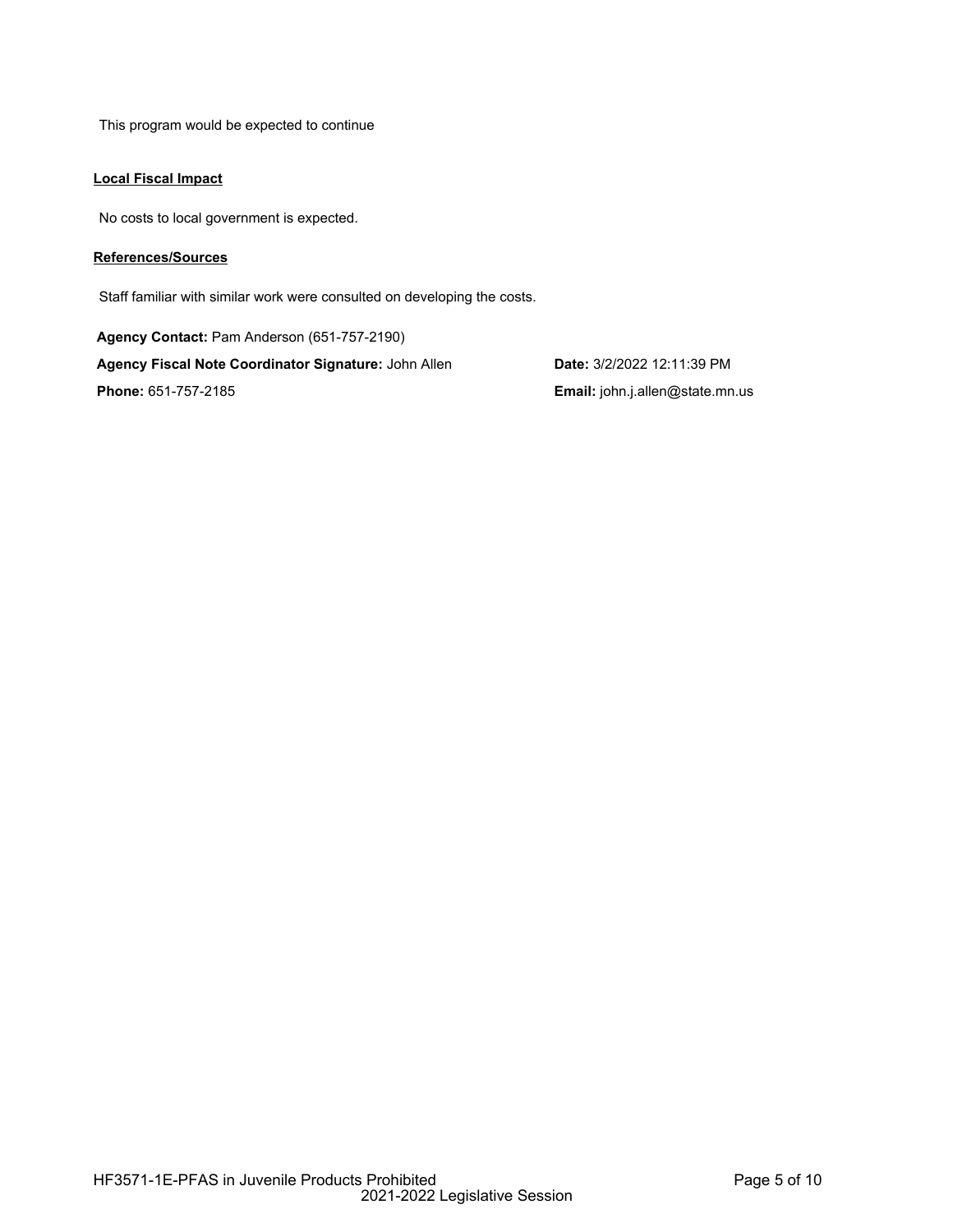### **HF3571 - 1E - PFAS in Juvenile Products Prohibited**

| Chief Author:              | <b>Carlie Kotyza-Witthuhn</b>                                         |
|----------------------------|-----------------------------------------------------------------------|
| Commitee:                  | <b>Environment And Natural Resources Finance And</b><br><b>Policy</b> |
| Date Completed:<br>Agency: | 3/2/2022 1:06:28 PM<br>Commerce Dept                                  |

| <b>State Fiscal Impact</b>   | Yes | <b>No</b> |
|------------------------------|-----|-----------|
| Expenditures                 |     | x         |
| Fee/Departmental<br>Earnings |     | х         |
| <b>Tax Revenue</b>           |     | x         |
| Information Technology       |     | x         |
|                              |     |           |
| Local Fiscal Impact          |     |           |

This table shows direct impact to state government only. Local government impact, if any, is discussed in the narrative. Reductions shown in the parentheses.

| <b>State Cost (Savings)</b> |                       |               | <b>Biennium</b>          |                | <b>Biennium</b> |  |
|-----------------------------|-----------------------|---------------|--------------------------|----------------|-----------------|--|
| <b>Dollars in Thousands</b> | <b>FY2021</b>         | <b>FY2022</b> | <b>FY2023</b>            | <b>FY2024</b>  | <b>FY2025</b>   |  |
| <b>Total</b>                | $\blacksquare$        | -             | $\overline{\phantom{a}}$ | $\blacksquare$ |                 |  |
|                             | <b>Biennial Total</b> |               | $\overline{\phantom{0}}$ |                |                 |  |
|                             |                       |               |                          |                |                 |  |

| <b>Full Time Equivalent Positions (FTE)</b> |       |                          | <b>Biennium</b> |                          | <b>Biennium</b> |               |
|---------------------------------------------|-------|--------------------------|-----------------|--------------------------|-----------------|---------------|
|                                             |       | <b>FY2021</b>            | <b>FY2022</b>   | <b>FY2023</b>            | <b>FY2024</b>   | <b>FY2025</b> |
|                                             | Total | $\overline{\phantom{0}}$ |                 | $\overline{\phantom{0}}$ |                 |               |

# **LBO Analyst's Comment**

I have reviewed this fiscal note for reasonableness of content and consistency with the LBO's Uniform Standards and Procedures.

| <b>LBO Signature:</b> Darren Sheets Date: |              | 3/1/2022 4:47:45 PM                    |
|-------------------------------------------|--------------|----------------------------------------|
| <b>Phone:</b>                             | 651-297-1423 | <b>Email:</b> darren.sheets@lbo.mn.gov |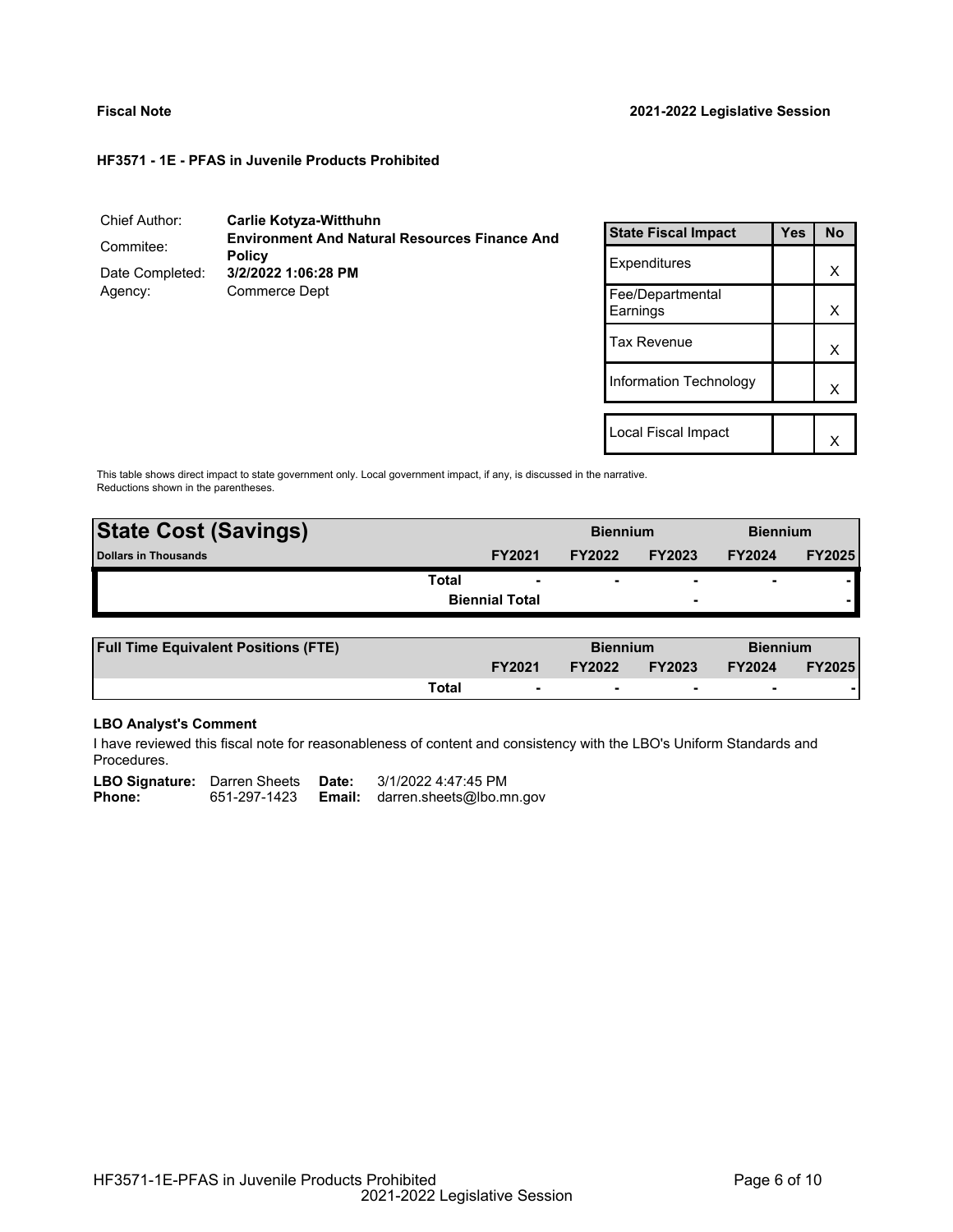This table shows direct impact to state government only. Local government impact, if any, is discussed in the narrative. Reductions are shown in parentheses.

\*Transfers In/Out and Absorbed Costs are only displayed when reported.

| State Cost (Savings) = 1-2                        |              | <b>Biennium</b>       |                          | <b>Biennium</b>          |               |               |
|---------------------------------------------------|--------------|-----------------------|--------------------------|--------------------------|---------------|---------------|
| <b>Dollars in Thousands</b>                       |              | <b>FY2021</b>         | <b>FY2022</b>            | <b>FY2023</b>            | <b>FY2024</b> | <b>FY2025</b> |
|                                                   | <b>Total</b> |                       |                          |                          |               |               |
|                                                   |              | <b>Biennial Total</b> |                          | ۰                        |               |               |
| 1 - Expenditures, Absorbed Costs*, Transfers Out* |              |                       |                          |                          |               |               |
|                                                   | <b>Total</b> | ٠                     | ۰                        | $\overline{\phantom{0}}$ | ۰             |               |
|                                                   |              | <b>Biennial Total</b> |                          | ٠                        |               |               |
| 2 - Revenues, Transfers In*                       |              |                       |                          |                          |               |               |
|                                                   | <b>Total</b> | ٠                     | $\overline{\phantom{0}}$ | ۰                        | ۰             |               |
|                                                   |              | <b>Biennial Total</b> |                          | ۰                        |               | ۰             |

# **Bill Description**

HF3571-1E prohibits PFAS in juvenile products.

# **Assumptions**

HF3571-1E identifies the Minnesota Pollution Control Agency (PCA) as the agency of primary responsibility and allows for collaboration with the Department of Commerce in enforcement actions. The Department of Commerce can perform these tasks as part of its regular collaborative activity with the PCA. Commerce assumes no additional resources are required.

### **Expenditure and/or Revenue Formula**

N/A

**Long-Term Fiscal Considerations**

N/A

**Local Fiscal Impact**

N/A

**References/Sources**

**Agency Contact:**

**Agency Fiscal Note Coordinator Signature:** Amy Trumper **Date:** 2/28/2022 11:04:19 AM

**Phone:** 651-539-1517 **Email:** amy.trumper@state.mn.us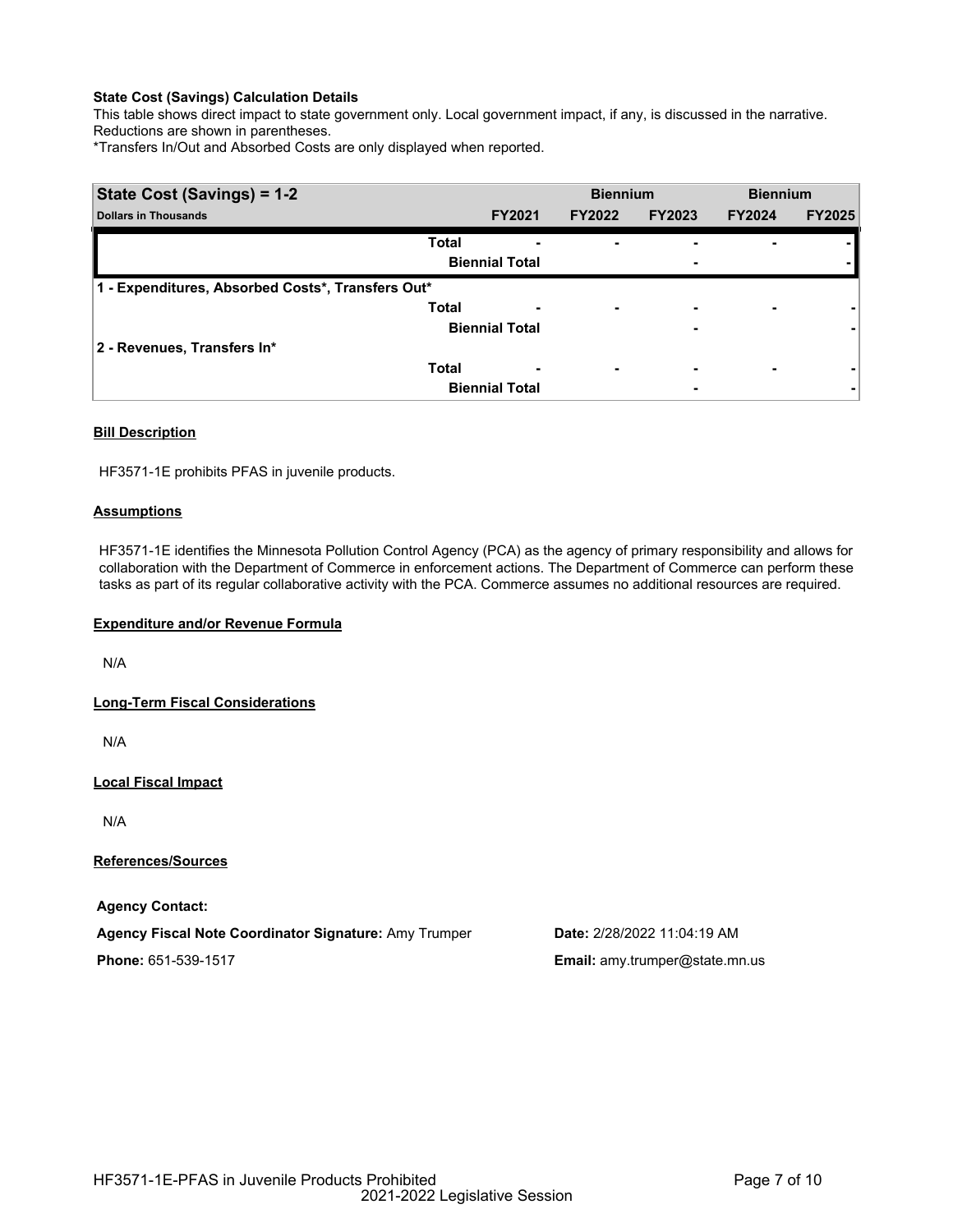### **HF3571 - 1E - PFAS in Juvenile Products Prohibited**

| Chief Author:              | <b>Carlie Kotyza-Witthuhn</b>                                         |
|----------------------------|-----------------------------------------------------------------------|
| Commitee:                  | <b>Environment And Natural Resources Finance And</b><br><b>Policy</b> |
| Date Completed:<br>Agency: | 3/2/2022 1:06:28 PM<br><b>Health Dept</b>                             |

| <b>State Fiscal Impact</b>   | <b>Yes</b> | <b>No</b> |
|------------------------------|------------|-----------|
| Expenditures                 | X          |           |
| Fee/Departmental<br>Earnings |            | x         |
| <b>Tax Revenue</b>           |            | X         |
| Information Technology       |            | X         |
|                              |            |           |
| Local Fiscal Impact          |            |           |

This table shows direct impact to state government only. Local government impact, if any, is discussed in the narrative. Reductions shown in the parentheses.

| <b>State Cost (Savings)</b> |              | <b>Biennium</b>       |               | <b>Biennium</b> |               |               |
|-----------------------------|--------------|-----------------------|---------------|-----------------|---------------|---------------|
| <b>Dollars in Thousands</b> |              | <b>FY2021</b>         | <b>FY2022</b> | <b>FY2023</b>   | <b>FY2024</b> | <b>FY2025</b> |
| <b>General Fund</b>         |              | -                     | -             | 33              | 33            | 33            |
|                             | <b>Total</b> | -                     | ۰             | 33              | 33            | 33            |
|                             |              | <b>Biennial Total</b> |               | 33              |               | 66            |
|                             |              |                       |               |                 |               |               |

| <b>Full Time Equivalent Positions (FTE)</b> |       |                 | <b>Biennium</b> |               | <b>Biennium</b> |               |
|---------------------------------------------|-------|-----------------|-----------------|---------------|-----------------|---------------|
|                                             |       | <b>FY2021</b>   | <b>FY2022</b>   | <b>FY2023</b> | <b>FY2024</b>   | <b>FY2025</b> |
| General Fund                                |       | $\qquad \qquad$ | -               | .25           | .25             | .25           |
|                                             | Total | $\blacksquare$  | ۰               | .25           | .25             | .25           |

# **LBO Analyst's Comment**

I have reviewed this fiscal note for reasonableness of content and consistency with the LBO's Uniform Standards and Procedures.

|               | <b>LBO Signature:</b> Carlos Guereca | Date: | 3/2/2022 11:41:45 AM                      |
|---------------|--------------------------------------|-------|-------------------------------------------|
| <b>Phone:</b> | 651-284-6541                         |       | <b>Email:</b> $carlos.guereca@lbo.mn.gov$ |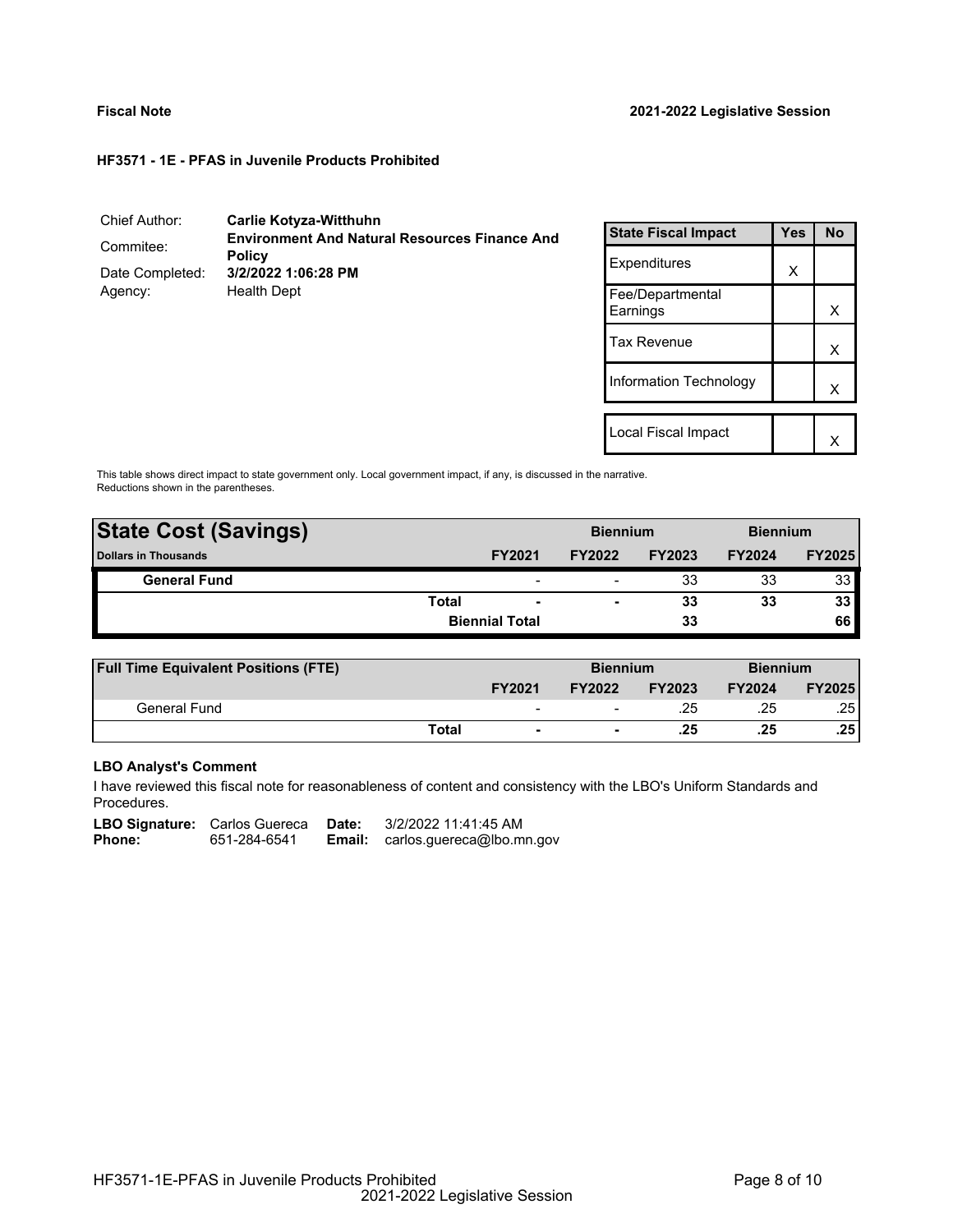This table shows direct impact to state government only. Local government impact, if any, is discussed in the narrative. Reductions are shown in parentheses.

\*Transfers In/Out and Absorbed Costs are only displayed when reported.

| State Cost (Savings) = 1-2                        |              |                       | <b>Biennium</b> |               | <b>Biennium</b> |               |
|---------------------------------------------------|--------------|-----------------------|-----------------|---------------|-----------------|---------------|
| <b>Dollars in Thousands</b>                       |              | <b>FY2021</b>         | <b>FY2022</b>   | <b>FY2023</b> | <b>FY2024</b>   | <b>FY2025</b> |
| <b>General Fund</b>                               |              |                       |                 | 33            | 33              | 33            |
|                                                   | <b>Total</b> |                       | -               | 33            | 33              | 33            |
|                                                   |              | <b>Biennial Total</b> |                 | 33            |                 | 66            |
| 1 - Expenditures, Absorbed Costs*, Transfers Out* |              |                       |                 |               |                 |               |
| <b>General Fund</b>                               |              |                       |                 | 33            | 33              | 33            |
|                                                   | <b>Total</b> | -                     | ۰               | 33            | 33              | 33            |
|                                                   |              | <b>Biennial Total</b> |                 | 33            |                 | 66            |
| 2 - Revenues, Transfers In*                       |              |                       |                 |               |                 |               |
| <b>General Fund</b>                               |              |                       |                 |               |                 |               |
|                                                   | <b>Total</b> | -                     | ۰               |               | ۰               | ۰             |
|                                                   |              | <b>Biennial Total</b> |                 |               |                 |               |

# **Bill Description**

The bill bans the sale or distribution in commerce in the state of any new juvenile product that contains perfluoroalkyl and polyfluoroalkyl substances (PFAS), effective January 1, 2024.

The 1A amendment updates the definition of juvenile product and clarifies the prohibition in subdivision 2 of the original bill.

### **Assumptions**

The bill states "The commissioner [of MPCA] may coordinate with the commissioners of commerce and health in enforcing this section." MDH assumes that multiple enforcement cases will be brought per fiscal year, requiring MDH to evaluate products to see if they meet the ban definitions, help with consumer and retailer education on the health risks of PFAS, and assess replacement products. MDH partners with MPCA and commerce on similar initiatives and assumes that certain activities, such as development of education materials and notifications to retailers, will take place the year before date of implementation. The department requires a 0.25 FTE Research Scientist 2 for these activities.

# **Expenditure and/or Revenue Formula**

| <b>Expenditure (Actual Dollars)</b> | Amount          | FY 2022    | FY 2023 | FY 2024    | FY 2025 |
|-------------------------------------|-----------------|------------|---------|------------|---------|
| Salary & Fringe:                    |                 | <b>FTE</b> | FTE     | <b>FTE</b> | FTE     |
| <b>Research Scientist 2</b>         | 109,994         |            | 0.25    | 0.25       | 0.25    |
|                                     |                 |            |         |            |         |
|                                     | <b>FTE</b>      | 0.00       | 0.25    | 0.25       | 0.25    |
|                                     | Subtotal        |            | 27,499  | 27,499     | 27,499  |
| <b>Information Technology:</b>      |                 |            |         |            |         |
|                                     |                 |            |         |            |         |
|                                     | <b>Subtotal</b> |            | 0       | 0          | 0       |
| <b>Other Operating Costs:</b>       |                 |            |         |            |         |
|                                     |                 |            |         |            |         |